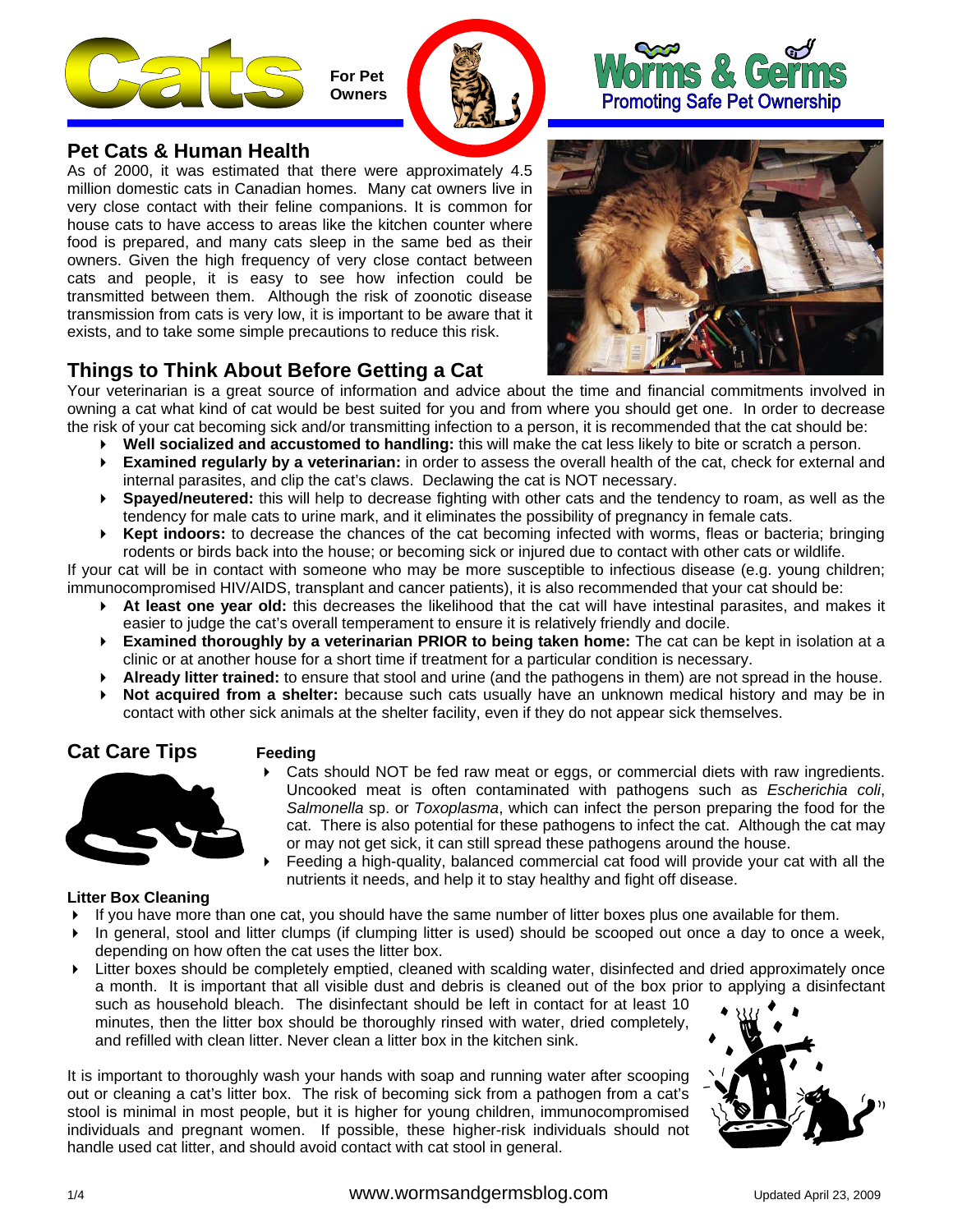



#### **Holding a Cat**

Very small kittens can be picked up by the loose skin on the back of the neck (called the scruff), but their body should always also be supported by a hand under their rump. An adult cat should never be picked up by its scruff. Instead, pick up the cat with one hand on the chest under the front legs and the other hand under the cat's rump (see picture left). Use the upper hand to hold the cat close to your body, and the other to support the cat's weight. Don't put the cat's paws on your shoulder, as this may encourage it to try to climb up onto your shoulder or back.

# **Preventing Bites and Scratches**

- Anticipate a cat's behaviour in situations where it might become scared or feel uncomfortable. Do not try to trap or hold a frightened cat if it tries to get away.
- Children and immunocompromised or elderly individuals should not hold a cat in situation with which the cat is unfamiliar, such as during veterinary appointments.
- $\triangleright$  Never play with a cat using only hands or feet always use an appropriate toy.
- Always supervise children playing with a cat to ensure they are gentle and quiet.
- Do not disturb a cat that is eating, sleeping or using the litter box
- ▶ Do not approach stray or unfamiliar cats, even if they seem friendly.
- Beware of cats that may have petting-induced aggression.

# **Vaccines and Parasite Control for Cats**



Keeping your cat's vaccines up-to-date will help keep your pet healthy, and also make it less likely to get sick from a disease that it might be able to transmit to people. Some vaccines, such as rabies vaccine, are recommended for all cats, while others might only be recommended in certain situations, like if your cat was going to stay at a boarding kennel. Talk to your veterinarian about what vaccines your cat should have. Many of the vaccines only need to be given every three years once your cat is an adult.



Fleas can carry infections from animal to animal or sometimes from animals to people. The larvae of some types of intestinal worms in cats (e.g. hookworms, roundworms) can cause a disease called larval migrans in people, especially children. In Canada, however, these infections are uncommon, even though the worms are very common, particularly in kittens. Your cat and its stool should be examined for parasites at least once a year at its annual check-up, and kittens should be dewormed when they are vaccinated. What your veterinarian recommends for regular parasite control in an adult cat will depend on where you live, the season, whether or not your cat (or other animals in the house) goes outside, and whether or not there is a child or immunocompromised person living with the cat.

## **Infection Control**



#### **Bite and Scratch Care**

- **Bites and scratches from cats are much more likely to get infected than bites from** other animals. Bites in particular can be very deep which makes them hard to clean well, and may allow infection to fester.
- $\blacksquare$  It is very important to wash any wound from a cat immediately and thoroughly with soap and running water. It can then also be treated with an antiseptic.
- **Seek medical attention** for *any* bite wound on a hand, over a joint, that goes down to the bone or involves a crushing injury, if the wound becomes excessively red, painful or swollen, if there is discharge, if the person develops a fever, or if the person is immunocompromised (e.g. HIV/AIDS, transplant or cancer patient).
- All bite wounds should be reported to your local public health unit. Any biting cat, especially if its rabies vaccination status is unknown or out of date, must be isolated for 10 days. If the cat was a stray, call animal control so it can be captured.

#### **Hand Hygiene**

Hands should be washed with soap and water after handling any pet, including cats. This is especially important after cleaning a litter box or coming in contact with urine, stool, eye or nose discharge, or a wound on a cat. This simple precaution can reduce the transmission and spread of several of the zoonotic pathogens which are carried by cats.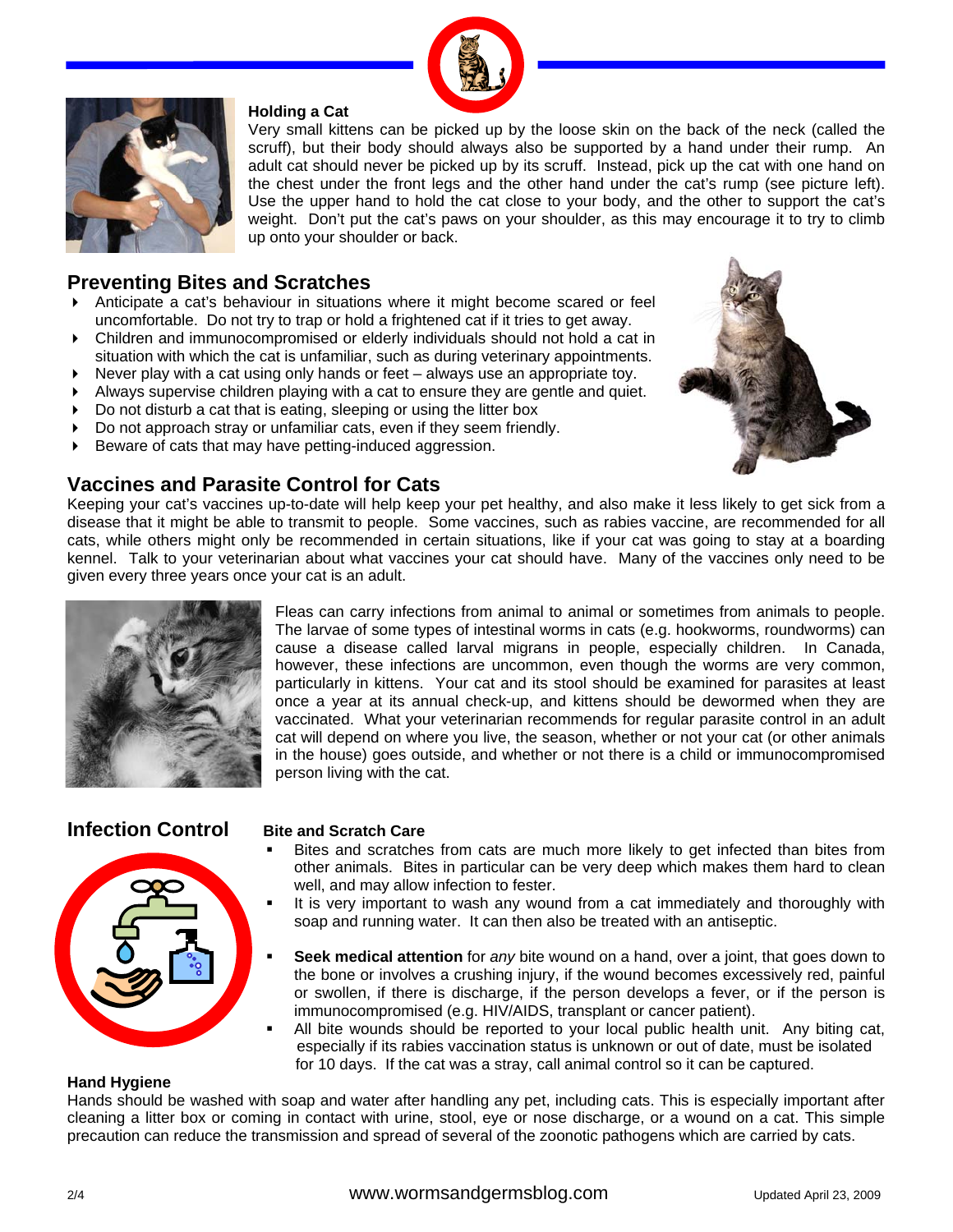# **Zoonotic Diseases of Cats**

The following are some of the more common and well-known diseases that cats can transmit to people. Please refer to individual disease information sheets for additional details. It is also important to remember that many of these pathogens may be carried by a cat without actually making the animal sick, and may therefore go undetected.

#### **Infections that cause diarrhea:**

 These include the bacteria *Campylobacter jejuni* and *Salmonella* sp., and the protozoa *Cryptosporidium* sp. and *Giardia intestinalis*. All of these are notifiable diseases in people in Canada. They may cause no illness at all, or they may cause diarrhea, or in higher-risk individuals (e.g. HIV/AIDS, transplant, cancer patients, young children) they may cause much more serious illness. They are transmitted by contamination of food or water that is ingested, or stool contamination of the hands which is transfered to the mouth.

#### **Cat scratch disease** (bartonellosis, benign lymphoreticulosis, bacillary angiomatosis):

 An infection caused by a proteobacterium, *Bartonella henselae*, which infects up to 40% of cats, but does not make cats sick. It is believed to be transmitted to people when a bite or scratch from a cat is contaminated by the cat's blood or flea excrement (which contains digested blood) from an infected cat. Infection often causes fever and very swollen lymph nodes, but it can be more serious or even fatal in immunocompromised individuals.

#### **Other cat bite wound infections:**

It is estimated that 20-50% of cat bite wounds become infected. Usually multiple kinds of bacteria are present in each wound and infection can be very severe. Cat bites can also create deep puncture wounds which may result in infection of deeper tissues such as bones and joints.

#### **Larval migrans caused by hookworm and roundworm larvae:**

This condition can be caused by various species of hookworms and roundworms, some of which infect cats. Eggs of the parasites are passed in the stool of infected animals, and release larvae which can penetrate a person's skin or are accidentally ingested. The larvae then migrate under the skin (cutaneous), through various internal organs (visceral) and occasionally the eye or brain (ocular or neurological), causing irritation and inflammation (larval migrans). The ocular form can result in blindness. Infection is most likely to occur in young animals and children.

#### **Rabies:**

 A viral infection of the nervous system which is almost always fatal once clinical signs appear. Cats are usually infected by direct contact with a rabid animal, most often a skunk, fox, raccoon or bat. Transmission occurs when the saliva of an infected animal comes in contact with a wound (such as a bite or scratch) or mucous membrane (eyes, nose, mouth). Rabies is a reportable disease in humans and animals in Canada.

#### **Ringworm** (dermatophytosis):

 A fungal skin infection caused by one of several species of *Microsporum* or *Trichophyton*. It usually causes no signs in cats, but when it does it can look like almost any feline skin disease. In humans it can cause distinct areas of red, raised, itchy skin with pale centers, which therefore look like "rings." The fungus is transmitted by contact with the skin, fur or dander of an infected cat, particularly if the person's skin is damaged or moist.

#### **Toxoplasmosis:**

 An infection caused by the protozoal parasite *Toxoplasma gondii*. Exposure to *T. gondii* is common in people and in cats, but clinical disease is uncommon in healthy individuals. Infection in pregnant women, however, can cause abortion, premature delivery or still birth. Cats shed oocysts (parasite "eggs") in their stool that become infective after about 24 hours, but *many people are more likely to be exposed to oocysts in soil or by eating undercooked meat*. Transmission from cats is likely comparatively uncommon.

# **Recognizing Illness in Cats**

The most common signs of illness in cats are lethargy and decreased appetite. A cat that is not feeling well will often hide, and may not be easy to coax out into the open if it is not hungry. If you think your cat is sick, it should be brought to a veterinarian as soon as possible. Just like for people, it is usually easier (and ultimately cheaper) to have your cat examined and treated when the signs of illness are still mild, instead of waiting to "see what happens" and risk the animal's condition becoming more severe.